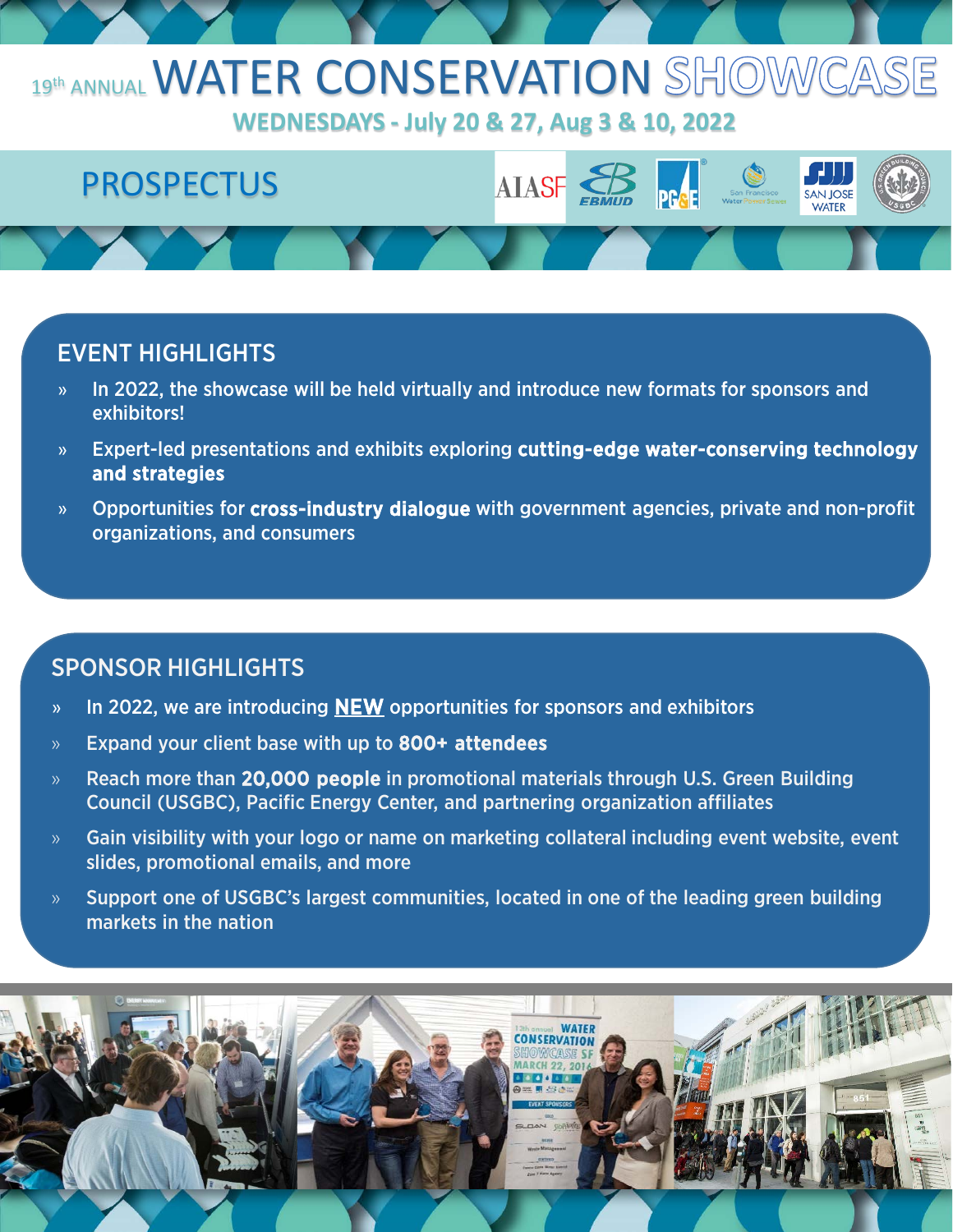## WCS 2022 Sponsor Levels and Benefits

|                                                                                                 | PLATINUM                                                                                                | GOLD                          | <b>SILVER</b> |
|-------------------------------------------------------------------------------------------------|---------------------------------------------------------------------------------------------------------|-------------------------------|---------------|
|                                                                                                 | \$3000<br>Early Bird: \$2800                                                                            | \$2,000<br>Early Bird: \$1800 | \$1500        |
| Limited Number of<br>Opportunities<br>Available                                                 | 9                                                                                                       | 15                            | 20            |
| Company Logo on<br>Event Website and<br><b>Showcase Slides</b>                                  |                                                                                                         |                               |               |
| Invitation to donate to<br>attendee raffle                                                      |                                                                                                         |                               |               |
| Verbal Recognition at<br>Opening and Closing                                                    |                                                                                                         |                               |               |
| 25% discount to Exhibit                                                                         |                                                                                                         |                               |               |
| <b>Company Recognition</b><br>in Emails to 10,000+<br>Subscribers                               | Logo                                                                                                    | Name                          |               |
| Author article promoted<br>by all partners                                                      |                                                                                                         |                               |               |
| Opening remarks at a<br>WCS session (Limit 9)                                                   |                                                                                                         |                               |               |
| <b>Add-on Sponsor</b><br><b>Opportunities</b>                                                   | Limited opportunities available; first-come, first-serve. Some<br>opportunities are by invitation-only. |                               |               |
| <b>NEW</b> WCS testimonial<br>distributed to +20,000,<br>\$1000 (Limit 3)                       |                                                                                                         |                               |               |
| <b>NEW</b> Vendor-led WCS<br>session or Keynote<br>Speaker. By invite only,<br>\$1500 (Limit 3) |                                                                                                         |                               |               |

Sponsor Early Bird Deadline is June 1, 2022. Standard Sponsor Deadline is July 1, 2022.

#### **[Sponsor Intake Form](https://forms.gle/ycdSPzjyBSVhiZzW7)**

Sponsorship Contact: Melanie Colburn. Email mcolburn@usgbc.org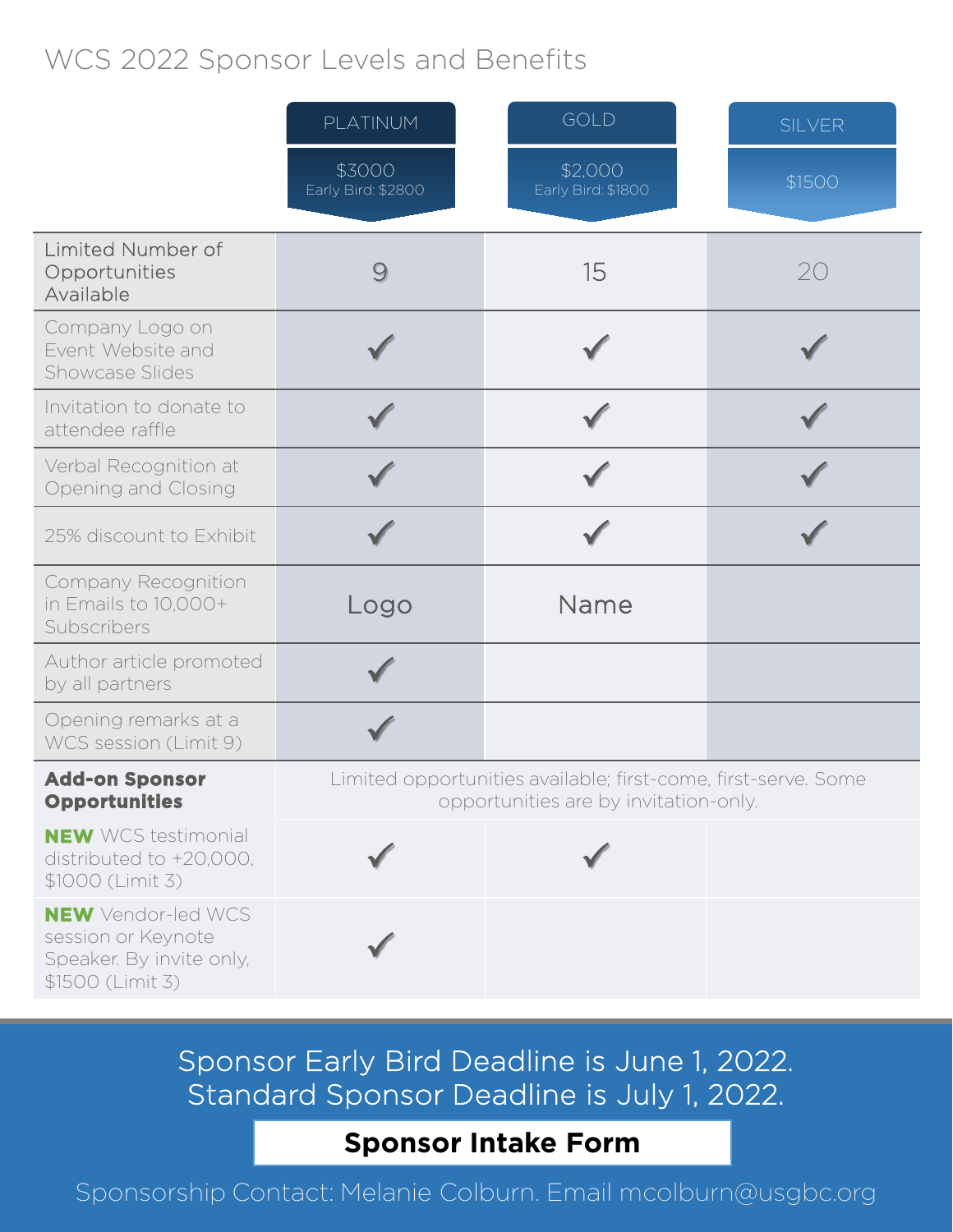## WCS 2022 Exhibitor Levels and Benefits

|                                                                                                     | <b>PREMIUM</b>                                            | <b>STANDARD</b>            | NGO/GOV |
|-----------------------------------------------------------------------------------------------------|-----------------------------------------------------------|----------------------------|---------|
|                                                                                                     | \$1400<br>Early Bird: \$1200                              | \$800<br>Early Bird: \$650 | \$400   |
| <b>Limited Number of</b><br>Opportunities Available                                                 | 20                                                        | 30                         | 5       |
| <b>NEW</b> Inclusion in<br>Showcase Product<br>Directory                                            |                                                           |                            |         |
| Invitation to donate to<br>Raffle Prizes                                                            |                                                           |                            |         |
| Company Recognition<br>on Event Website                                                             | Logo                                                      | Name                       | Name    |
| Company listed in<br>Showcase Slide                                                                 | Logo                                                      | Name                       | Name    |
| <b>NEW Innovation</b><br>Showcase<br>*Limited spots available;<br>premium exhibitors<br>prioritized |                                                           |                            |         |
| Attendees are<br>encouraged to virtually<br>visit Premium Exhibitors<br>with a raffle               |                                                           |                            |         |
| <b>Add-on Exhibitor</b><br><b>Opportunities</b>                                                     | Limited opportunities available; first-come, first-serve. |                            |         |
| <b>NEW</b> Host a reception<br>or tour at vendor's Bay<br>area facility, \$1500 (Limit<br>3)        |                                                           |                            |         |

Exhibitor Early Bird Deadline is June 1, 2022. Standard Exhibitor Deadline is July 1, 2022.

## **[Exhibitor Intake Form](https://forms.gle/ycdSPzjyBSVhiZzW7)**

Exhibitor Contact: Melanie Colburn. Email mcolburn@usgbc.org